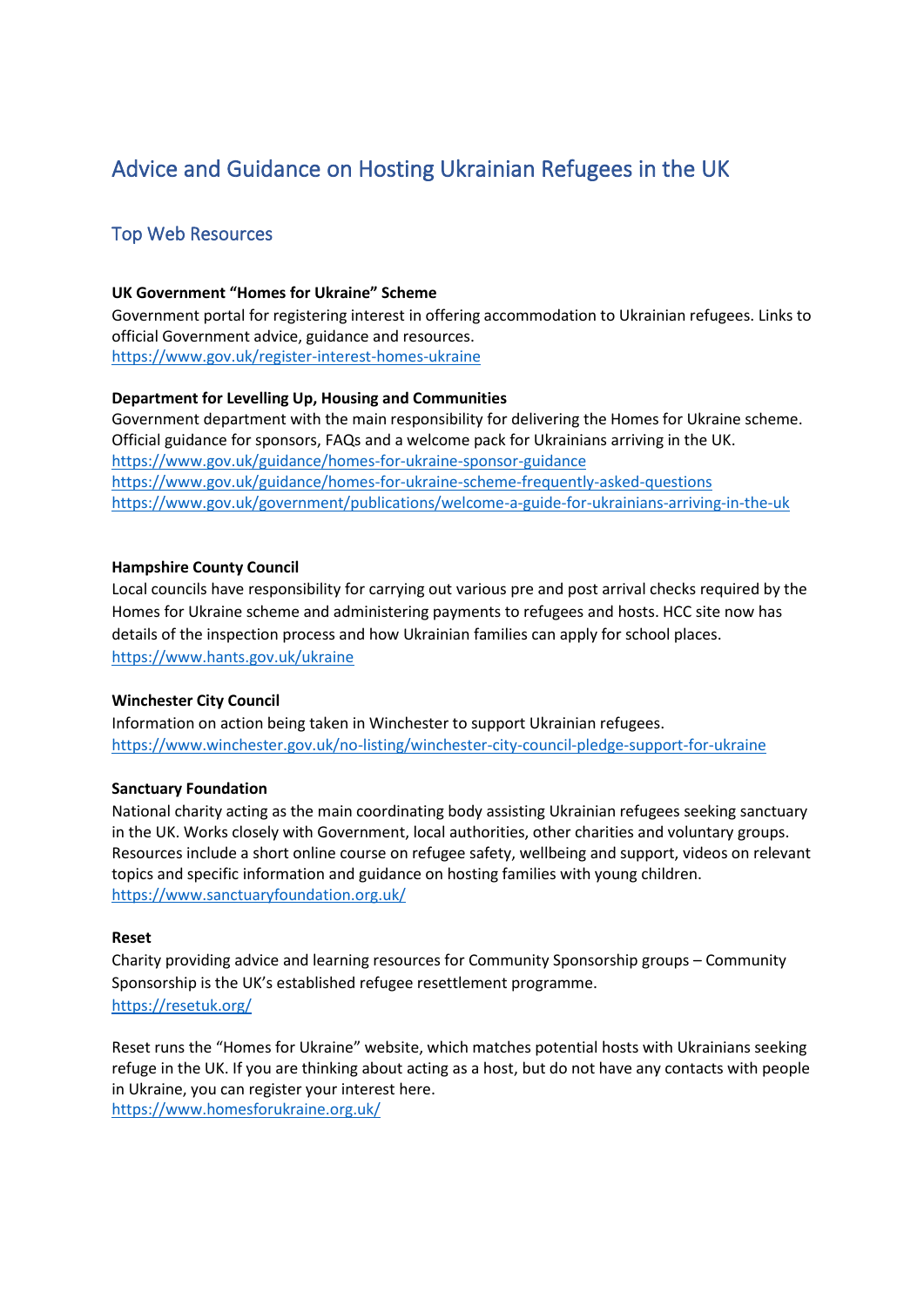#### **Ukrainian Institute London**

UK-based charity with the main aim of promoting understanding of Ukraine and its people. Comprehensive advice, guidance and resources for refugees and hosts. <https://refugee-support.ukrainianinstitute.org.uk/>

### **Winchester City of Sanctuary**

Part of the City of Sanctuary UK movement working to build a more supportive environment for people forced to flee their homes in other countries. Website provides links to other organisations and suggestions on supporting Ukrainian refugees. Useful information on local resources including translation services and free English language classes.

<https://winchester.cityofsanctuary.org/ukraine>

### **Church of England**

Advice on how church communities can respond to the war in Ukraine. Contains various resources including a Parish Toolkit and guidance on safeguarding. <https://www.churchofengland.org/resources/community-action/war-ukraine-responding>

### **Caritas Social Action Network (CSAN)**

CSAN coordinates action on social justice by the Catholic community in the UK. Extensive advice and guidance on how to support Ukrainian refugees including a useful summary of Homes for Ukraine process. Regularly updated.

<https://www.csan.org.uk/ukraine/>

### **NACCOM – The No Accommodation Network**

UK-wide network of frontline charities, including 31 hosting organisations, providing accommodation and support to refugees and asylum seekers. They offer a series of resources for people and organisations interested in hosting refugees, which they are currently updating to support those thinking about hosting guests from Ukraine.

<https://naccom.org.uk/resources/hosting-resources/>

# **Opora UK**

Charity based in UK and Czech Republic providing support for Ukrainian refugees. Operates Homes for Ukraine matching platform. Excellent Homes for Ukraine Sponsor Guide includes step-by-step guidance for those thinking of hosting Ukrainian refugees. Useful FAQs. <https://www.opora.uk/>

# **Ukraine Refugee Support Group (URSG)**

Support group based in central Hampshire for refugee families and hosts. Useful step by step guide to the practicalities of hosting. Runs very active Hosts 4 Ukrainians Hampshire UK Facebook group (see below).

<https://ursg.org/index.html>